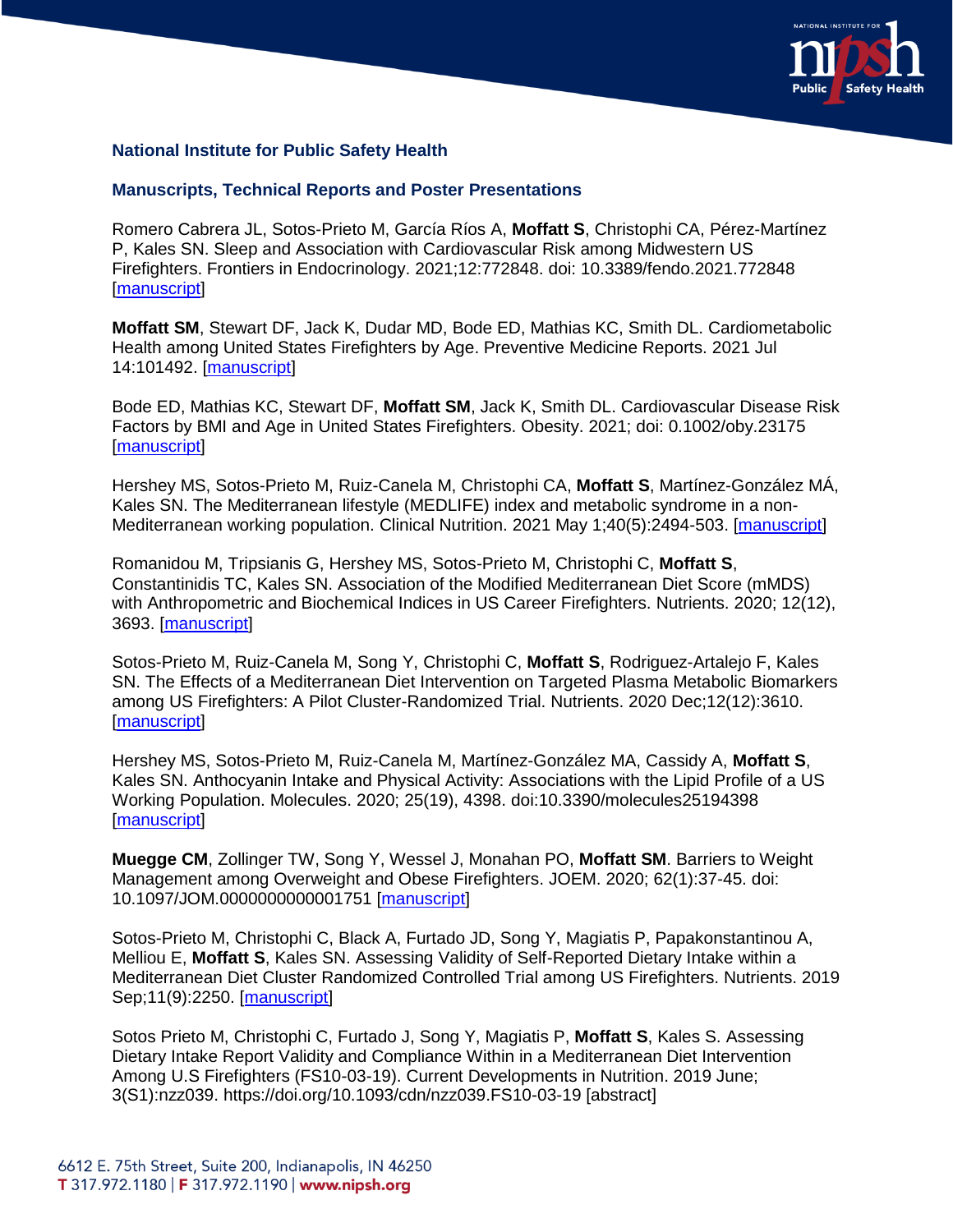Yang J, Christophi CA, Farioli A, Baur DM, **Moffatt S**, Zollinger TW, Kales SN. Association Between Push-up Exercise Capacity and Future Cardiovascular Events Among Active Adult Men. JAMA Network Open. 2019; 2(2), pp. e188341-e188341. [\[manuscript\]](https://www.ncbi.nlm.nih.gov/pmc/articles/PMC6484614/)

**Muegge CM**, **Kleinschmidt V**, Foster T, **Moffatt SM**. Lung Cancer Screening Demonstration Project with Indiana Task Force 1. National Institute for Public Safety Health, 2019 [technical report]

**Muegge CM**, Zollinger TW, Song Y, Wessel J, Monahan PO, **Moffatt SM**. Excess Mortality Among Indiana Firefighters, 1985-2013. American Journal of Industrial Medicine. 2018; 61(12):961-967. doi:10.1002/ajim.22918 [\[manuscript\]](https://doi.org/10.1002/ajim.22918)

**Muegge CM, Kleinschmidt VM, Johnson KA**, Sotos-Prieto M, **Moffatt SM**, Beverly EA, Korre M, Kales SN. Focus groups to inform a nutrition intervention for career firefighters. Clinical Nutrition and Metabolism. 2018; 1(2):1-5. doi:10.15761/CNM.1000108 [\[manuscript\]](DOI.org/10.15761/CNM.1000108)

**Muegge CM**, **Kleinschmidt V**, **Moffatt SM**. Lafayette Police Department: A Pilot Fitness and Nutrition Intervention to Impact Health Risk Factors in Law Enforcement Officers. National Institute for Public Safety Health, 2018. [technical report]

**Muegge CM**, Zollinger TW, Song Y, Wessel J, Monahan PO, **Moffatt SM**. Excess Mortality Among Indiana Firefighters, 1985-2013. American Heart Association EPI/Lifestyle 2018 Scientific Sessions, New Orleans, March 2018 [poster].

Sotos-Prieto M, Cash SB, Christophi CA, Folta S, **Moffatt S**, **Muegge C**, Korre M, Mozaffarian D, Kales SN. Rationale and design of feeding America's bravest: Mediterranean diet-based intervention to change firefighters' eating habits and improve cardiovascular risk profiles. Contemporary Clinical Trials. 2017; 61:101-107. Doi: 10.1016/j.cct.2017.07.010 [\[manuscript\]](doi.org/10.1016/j.cct.2017.07.010)

Korre M, Porto LGG, Farioli A, Christiani D, Christophi C, Lombardi D, Kovacs R, Abbasi S, Steigner M, **Moffatt S,** Smith D, Kales SN. Confirmation of the Effect of Body Mass Index on Left Ventricular Mass in Career Male Firefighters. American College of Occupational and Environmental Medicine 2017 Annual Conference. Poster Session. April 2017. [poster]

Korre M, Smith D, **Moffatt S**, Kales SN. White Paper: "Cardiac Enlargement in US Firefighters" National Fallen Firefighters Foundation, 2017. [\[whitepaper\]](http://www.everyonegoeshome.com/wp-content/uploads/sites/2/2017/07/cardiac-wp-2017-FINAL.pdf)

Korre M, Porto LGG, Farioli A, Christiani D, Christophi C, Lombardi D, Kovacs R, Abbasi S, Steigner M, **Moffatt S,** Smith D, Kales SN. Confirmation of the Effect of Body Mass Index on Left Ventricular Mass in Career Male Firefighters. American College of Occupational and Environmental Medicine 2017 Annual Conference. Poster Session. April 2017. [poster]

Smith D, Jahnke, S, **Moffatt S**, Roche, K, Kales S. "Heart to Heart: Strategizing an Evidence-Based Approach to Reduce Cardiac Disease and Death in The Fire Service". National Fallen Firefighters Association, 2016 [\[whitepaper\]](http://www.everyonegoeshome.com/wp-content/uploads/sites/2/2016/06/Heart-to-Heart-WP2016.pdf)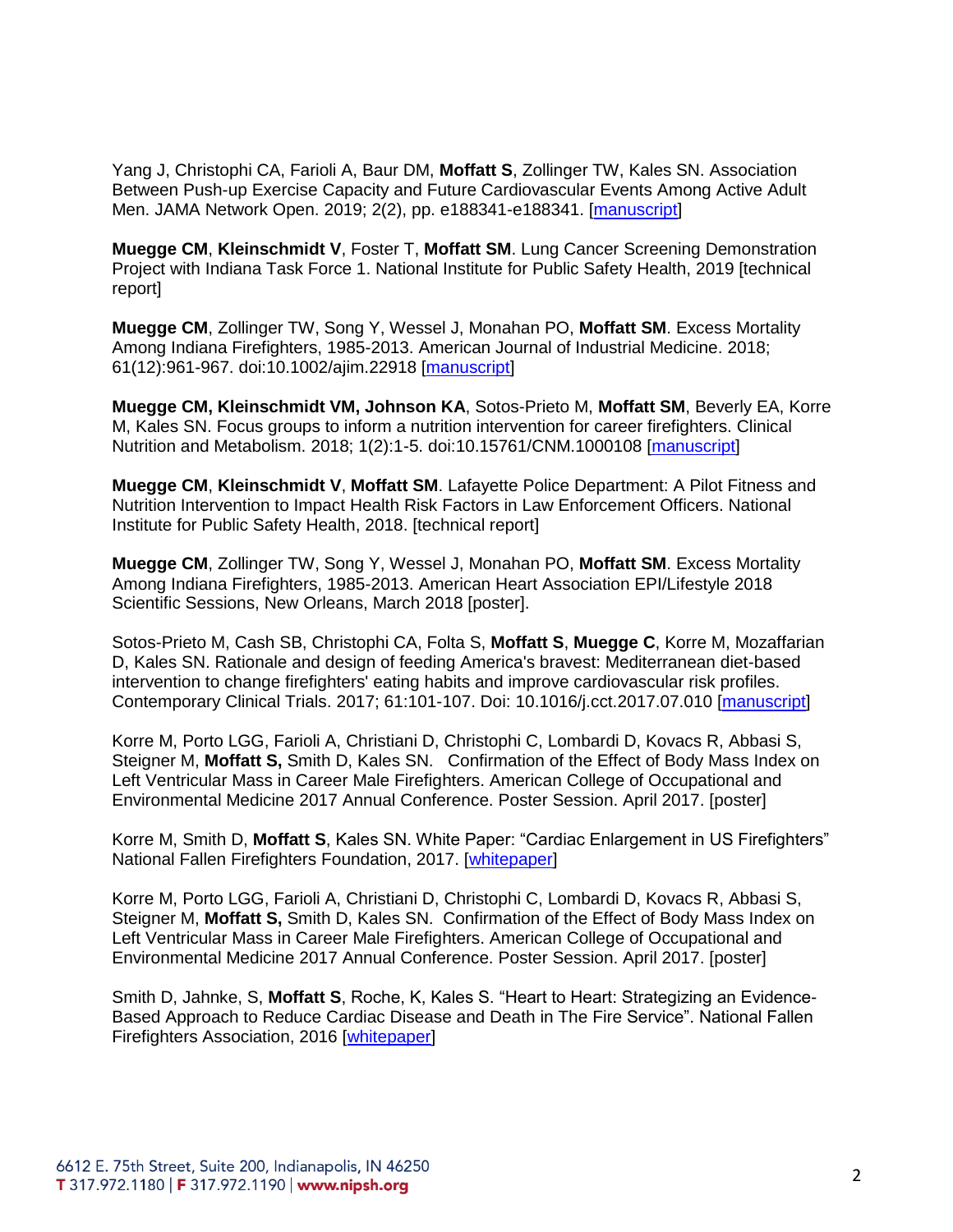Porto LGG, Korre M, **Moffatt S**, Kales S. Physical Fitness and Heart Rate During Exercise Testing as Predictors of Cardiac Autonomic Impairment among Firefighters. American College of Sports Medicine, Annual Meeting, May 2016, Boston, MA [abstract]

Porto LGG, Korre M, **Moffatt S**, Kales SN. Muscle Strength is a Better Predictor of Impaired Heart Rate Recovery than BMI among Firefighters. Endocrine Society Annual Meeting, April 2016, Boston, MA [abstract]

**Muegge CM**, Zollinger TW. Excess mortality among Indiana firefighters for 1985-2013. APHA Annual Conference and Exposition, Denver, October-November 2016. [poster]

**Muegge CM**, Zollinger TW. Perceived Barriers to a Healthy Lifestyle in Firefighters. APHA Annual Conference and Exposition, Denver, October-November 2016. [presentation]

Korre M, Porto LGG, Farioli A, Yang J, Christiani DC, Christophi CA, Lombardi DA, Kovacs RJ, Mastouri R, Abbasi S, Steigner M, **Moffatt S**, Smith DL, Kales SN. Effect of Body Mass Index on Left Ventricular Mass in Career Male Firefighters. American Journal of Cardiology. 2016; 118:1769-1773. Doi: 10.1016/j.amjcard.2016.08.058 [\[manuscript\]](doi.org/10.1016/j.amjcard.2016.08.058)

Korre M, Sampani K, Porto LGG, Farioli A, Yang J, Christiani DC, Christophi CA, Lombardi DA, Kovacs RJ, Mastouri R, Abbasi S, Steigner M, **Moffatt S**, Smith DL, Kales SN. Cardiac Enlargement in US Firefighters: Prevalence estimates by Echocardiography, Cardiac Magnetic Resonance and Autopsies. J Clin Exp Cardiolog. 2016;7:459, doi: 10.4172/2155-9880.1000459 [\[manuscript\]](doi.org/10.4172/2155-9880.1000459)

Korre M, Christiani D, Christophi C, Lombardi D, Kovacs RJ, Abbasi S, Steigner M, **Moffatt S**, Smith D, Kales SN. A review of left ventricular mass and heart weight assessment by cardiac MRI, ECHO and Autopsies in normal and diseased hearts. Journal of Integrative Cardiology. 2016; 2(6): 432-440. Doi: 10.15761/JIC.1000193 [manuscript]

Korre M, Porto LGG, Farioli A, Christiani D, Christophi C, Lombardi D, Kovacs R, Abbasi S, Steigner M, **Moffatt S**, Smith D, Kales SN. Validation of the Effect of Body Mass Index on Left Ventricular Mass in Career Male Firefighters. New England College of Occupational and Environmental Medicine/Mass Association of Occupational Health Nurses (NECOEM/MaAOHN) 2015 Annual Conference. Poster Session, December 1-2 2016 [poster]

Korre M, Porto LGG, Farioli A, Christiani D, Christophi C, Lombardi D, Kovacs R, Mastouri R, **Moffatt S**, Smith D, Kales SN. Body Mass Index predicts Left Ventricular Mass in Career Male Firefighters in the United States. Cambridge Health Alliance Academic Poster Session April 4 2016. [poster]

Korre M, Porto LGG, Farioli A, Christiani D, Christophi C, Lombardi D, Kovacs R, Abbasi S, Steigner M, **Moffatt S**, Smith D, Kales SN. Validation of the Effect of Body Mass Index on Left Ventricular Mass in Career Male Firefighters. New England College of Occupational and Environmental Medicine/Mass Association of Occupational Health Nurses (NECOEM/MaAOHN) 2015 Annual Conference. [poster]

Saywell RM, Zollinger TW, **Moffat SM**, Galloway C, **Muegge CM**, Kochhar K. A Cohort Mortality Study of Indianapolis Firefighters-1970-2006:What Are Our Firefighters Dying From? Fire Chief,